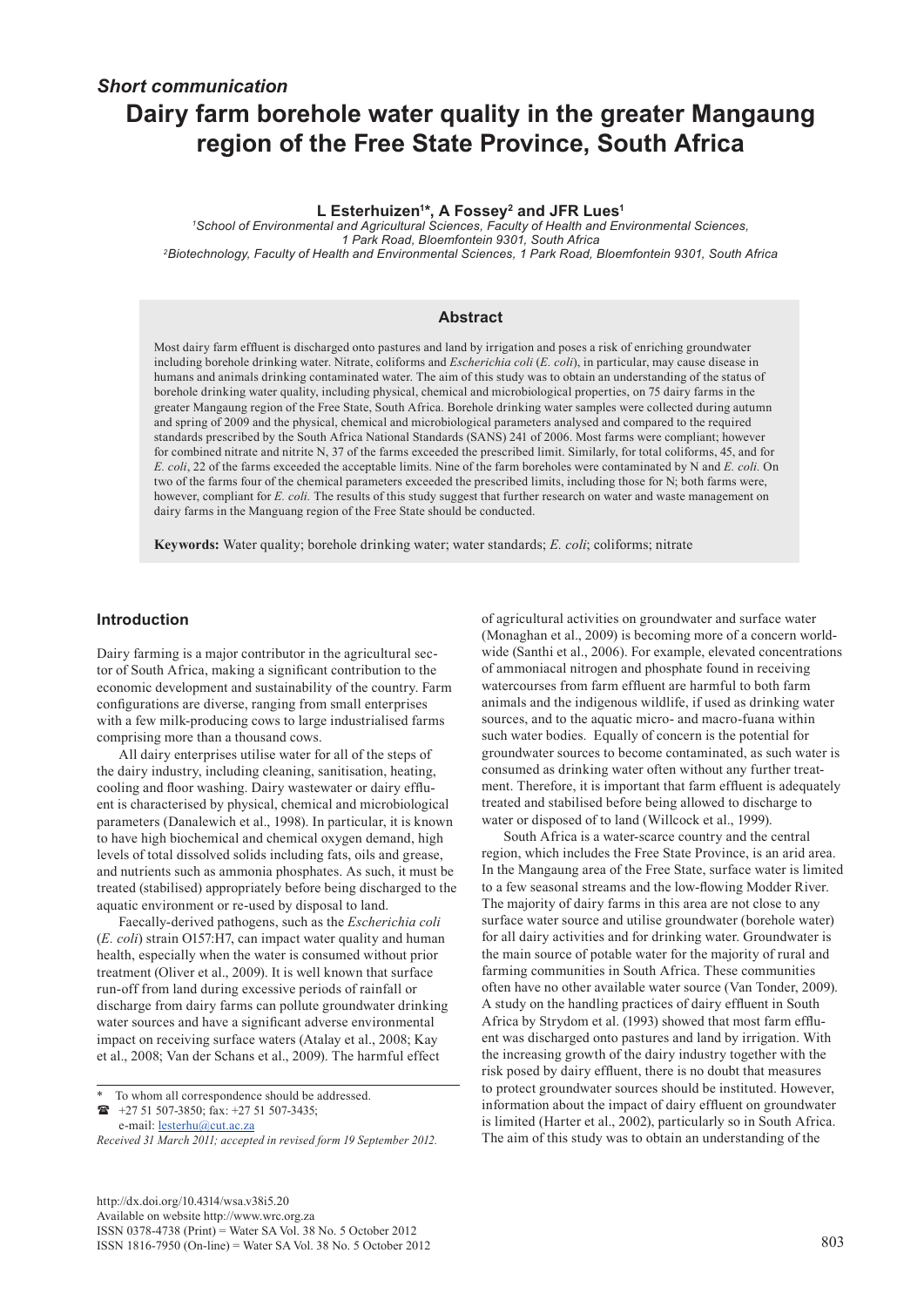status of borehole drinking water quality, including physical, chemical and microbiological properties, on 75 dairy farms in the Mangaung region of the Free State Province, South Africa.

## **Materials and methods**

One borehole water sample was collected from each of 75 farms in the greater Manguang region during autumn and spring of 2009. This central region of the Free State Province covers a surface area of  $6263 \text{ km}^2$  and hosts approximately 850 000 people. Samples were collected using the prescribed sampling methods of the Department of Water Affairs (DWAF, 2006) and standard sampling and analytical procedures as prescribed by South African National Standards 241 (SANS, 2006). The physical, chemical and microbiological parameters were analysed and examined according to the standard methods laid down in South Africa National Standards (SANS) 241 of 2006. Fourteen parameters were analysed: pH, electrical conductivity, total hardness  $(CaCO<sub>3</sub>)$ , chloride (Cl), sulphate  $(SO_4)$ , phosphate (PO<sub>4</sub>), combined nitrate and nitrite (N), fluoride (F), calcium (Ca), magnesium (Mg), sodium (Na), potassium (K), *E*. *coli* and total coliforms*.* 

Summary statistics were calculated for the different parameters and correlations established between N and *E. coli*  concentrations, N and coliform bacteria, as well as between coliform and *E. coli* concentrations.

A water quality index (WQI) was calculated for each borehole to summarise the borehole water quality data. The WQI formula was devised by the Canadian Council of Ministers of the Environment (Saffran et al., 2001). The WQIs were used to rank the boreholes according to 'excellent' (values 95–100), 'good' (values 80–94), 'fair' (values 65–79), 'marginal' (values 45–64) and 'poor' (values 0–44).

## **Results**

Generally, the physical and chemical properties of the borehole water of the 75 farms were within the prescribed SANS 241 (2006) limits, except for N (Table 1). The 10 mg/ℓ limit for N was exceeded by 49.3% of the farm boreholes, also demonstrated by the mean value as well as the median value being greater that the SANS 241 (2006) limit. When the N concentrations were compared to WHO (2008) standards, only 2 farms exceeded the limit of 50 mg/ℓ with values of 65.05 and 68.00  $mp/l$ .

Boreholes on 22 farms (29.3%) were found to be contaminated with *E. coli,* while more than half (60%) of the boreholes exceeded the prescribed SANS 241 (2006) and WHO (2008) limits for total coliform bacteria (< 10 cfu/100 mℓ) and *E. coli* (0 cfu/100 mℓ) collectively (Table 2).

Nine of the farm boreholes were found to contain water with elevated levels of N and *E. coli* beyond the recommended SANS 241 (2006) standards. All of the bacteriological parameters and 4 of the chemical parameters, including N, were exceeded by 1 of the 75 farms. Two other farms presented similarly poor results for chemical parameters; however *E. coli*  levels were compliant on these farms. One of these two farms displayed exceeding levels of Ca, Mg, Cl and N; while the other farm exceeded the levels of Mg, Na, F, Cl, and N.

There was a moderate positive correlation between N and *E. coli* concentrations ( $r = 0.33$ ,  $r^2 = 0.11$ ,  $p = 0.004$ ), N and coliform bacteria ( $r = 0.5$ ,  $r^2 = 0.25$ ,  $p = 0.001$ ), as well as between coliform and *E. coli* ( $r = 0.59$ ,  $r^2 = 0.35$ ,  $p < 0.001$ ) (Fig. 1).

|                                    |                    | Statistics for physical and chemical variables                                                                                                                                                              |                             |                               | indicating borehole water quality on 75 farms in the greater Mangaung region, Free State Province | Table <sub>1</sub> |                           |                       |                             |                                    |                             |                                                 |
|------------------------------------|--------------------|-------------------------------------------------------------------------------------------------------------------------------------------------------------------------------------------------------------|-----------------------------|-------------------------------|---------------------------------------------------------------------------------------------------|--------------------|---------------------------|-----------------------|-----------------------------|------------------------------------|-----------------------------|-------------------------------------------------|
| 241standard)<br>Variable<br>(SANS) | $(5.0 - 9.5)$<br>공 | Conductivity<br>$($ <150 mS/m $)$<br>Electrical                                                                                                                                                             | $(50$<br>mg/ $\ell$ )<br>යී | Mg<br>V>Da<br>Mg/€            | (<200 mg/2)<br>g                                                                                  | $x$ (<50<br>mg/e)  | (၁)<br>(၁)<br>(၁)<br>CaCo | F<br>(<1.0<br>mg/e)   | <b>CI</b><br>(<200<br>mg/e) | $z \frac{1}{2}$<br>$z \frac{1}{2}$ | <b>Po</b> 5<br>Po 5<br>Po 8 | SO <sub>400</sub><br>K400<br>mg/ <sup>e</sup> ) |
| standard**<br><b>WHO</b>           |                    |                                                                                                                                                                                                             |                             | ı                             |                                                                                                   |                    |                           | $\lim_{n \to \infty}$ | $5 \text{mg}/l$             | $50 \text{ mg}/\ell$               |                             |                                                 |
| Max                                | 8.30               | 353                                                                                                                                                                                                         | 406                         | 237                           | 740                                                                                               | 158                | 1314                      | 143                   | 533                         | 68                                 | 5.46                        | 376                                             |
| Мin                                | 7.1                | 30.0                                                                                                                                                                                                        | 24.0                        | 9.5                           | 15.7                                                                                              | $0.\overline{3}$   | 3.6                       | 0.02                  | 10.5                        | 0.2                                | 0.04                        | 10.8                                            |
| Mean<br>$bs +$                     | $\pm 0.3$<br>7.64  | $-48.6$<br>95.4                                                                                                                                                                                             | $+67.2$<br>90.7             | $^{\infty}$<br>43.4<br>$+35.$ | $\pm$ 85.7<br>71.8                                                                                | $+23.6$<br>10.5    | $+ 145.7$<br>304.2        | $_{+0.30}$<br>0.44    | $+100.6$<br>80.3            | ±11.7<br>11.2                      | $+1.60$<br>$\frac{1}{2}$    | $+54.1$<br>55.5                                 |
| Median                             | 7.68               | 81.5                                                                                                                                                                                                        | 72.0                        | 33.                           | 57.4                                                                                              | 4.3                | 301.0                     | 0.40                  | 47.0                        | 9.6                                | $\frac{0}{1}$               | 43.50                                           |
| exceeding<br>No. farms             |                    |                                                                                                                                                                                                             | 3                           | $\overline{1}$                | $\mathcal{L}$                                                                                     |                    | 0                         | 3                     | ৩                           | 37                                 |                             | $\circ$                                         |
|                                    |                    | ( ) = SANS limit of variable not to exceed; sd = standard deviation; * = United States Public Health Standard Limit. ** = WHO Guidelines for<br>drinking-water quality (2011); standards of health concern. |                             |                               |                                                                                                   |                    |                           |                       |                             |                                    |                             |                                                 |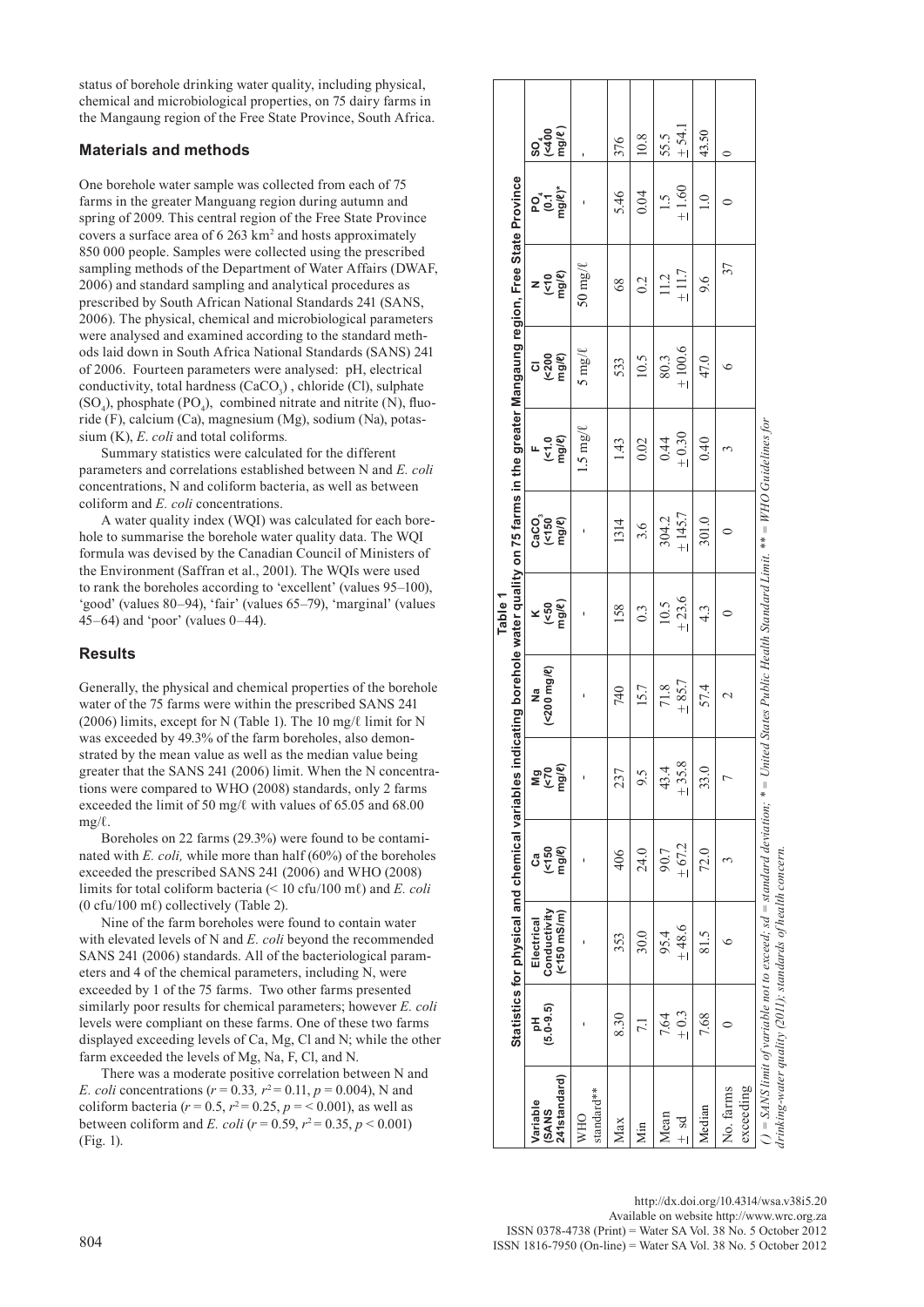| Table 2<br>Borehole bacteriological water quality statistics |                           |                          |                                 |  |  |
|--------------------------------------------------------------|---------------------------|--------------------------|---------------------------------|--|--|
| Variable                                                     | <b>Number</b><br>of farms | Total coliforms*<br>(10) | <b>Total</b><br>$E.$ coli $(0)$ |  |  |
| Max                                                          | 75                        | $>2.419**$               | 1 4 1 4                         |  |  |
| Min                                                          |                           |                          |                                 |  |  |
| $Mean + sd$                                                  |                           | $171.11 + 704.5$         | $62.83 + 323.9$                 |  |  |
| No. of non-<br>compliant farms                               |                           | 45                       | 22                              |  |  |

*\*Farms non-compliant because E. coli burden excluded from Total Coliforms;*

*( ) = number of organisms to not be exceeded;* 

*\*\* = values exceeding 2 419 were recorded as >2 419;* 

*sd = standard deviation.*

WQIs of the boreholes ranged from 91.9 to 100, of which 68% of the boreholes were ranked as 'excellent' and 32% as 'good'.

## **Discussion and conclusions**

Dairy farm effluent, which refers to the dung and urine deposited during milking, is subsequently diluted during washing down of the milking shed floor polluting groundwater, drinking water sources and streams (Hooda et al., 2000). Animal wastes are a major source of nutrient enrichment of streams from run-off from dairies (Willcock et al., 1999) and therefore groundwater quality has become a major concern, particularly because of salt and nitrate leaching, often demonstrated by intense agricultural activities (Mohammad and Kaluarachchi, 2004). Therefore, manure handling and disposal practices in dairy enterprises are currently undergoing critical revision to reduce their impact on groundwater quality (Goss and Richards, 2008).

As dairy farming is a contributor of anthropogenic nitrogen worldwide, it was not surprising that some of these dairy farms displayed high N levels in the borehole drinking water. In this study the enrichment of groundwater maybe attributed mostly to animal waste and run-off from the dairies. On some of the farms the N levels were exceptionally high, up to 7 times greater than the specified health limit. These high toxic levels of nitrate are of a concern for the expression of methaemoglobinemia ('blue baby syndrome') in infants less than 6 months of age (Ward et al., 2005). Acute toxicity has been documented at concentrations >50 mg/ℓ (Spalding and Exner, 1993), but methaemoglobinemia has never been recorded at levels lower than 6 mg/ℓ (Kempster et al., 1997).

Although the WQIs for all of the farms were greater than 91, categorising the drinking water from these farms as either being 'excellent' or 'good', it should be noted that nearly 30% of the farm boreholes displayed non-compliance with the national standard (SANS) 241 of 2006 for *E. coli*. *E. coli* numbers for 6 of the boreholes were between 10 and 100 organisms per 100 mℓ, which can be considered as being high risk, whereas 5 of the boreholes recorded levels above 100 organisms per 100 mℓ, posing a severely high risk to the users. Because these boreholes are the sole drinking water sources on these farms, humans and animals are therefore at risk of contracting gastrointestinal diseases (Pell, 1997).

The contaminated water could further contribute to the decrease of the quality of dairy products and other farming produce (Jones, 1999, Schneider et al. 2010). It can therefore be concluded that this baseline study strongly suggests that further



*Figure 1 Cumulative frequencies for the 2 major groups of bacterial contamination (E. coli and coliform) and nitrates*

studies should be undertaken to provide insights into water and waste water management strategies on dairy farms in the Manguang region.

#### **Acknowledgements**

The authors wish to thank Mr. Barns (Manager, Environmental Health) from the Manguang Local Municipality for making the water quality data available for the study.

#### **References**

- ATALAY A, PAO S, JAMES M, WHITEHEAD B and ALLEN A (2008) Drinking water assessment at underserved farms in Virginia's coastal plain. *J. Environ. Monit. Restor.* **4** 53–64.
- DANALEWICH JR, PAPAGIANNIS TG, BELYEA MRL, TUMBLESON ME and RASKIN L (1998) Characterization of dairy waste streams, current treatment practices, and potential for biological nutrient removal. *Water Res.* **32** (12) 3555–3568.
- DWAF (DEPARTMENT OF WATER AFFAIRS AND FORESTRY, SOUTH AFRICA) (2006). Minimum Requirements for Sampling Drinking Water Systems: A User-Friendly Summary Guide. Version 1. Department of Water Affairs and Forestry, Pretoria.
- GOSS M and RICHARDS C (2008) Development of a risk-based index for source water protection planning, which supports the reduction of pathogens from agricultural activity entering water resources. *J. Environ. Manage.* **87** 623–632.
- HARTER T, DAVIS H, MATHEWS MC and MEYER RD (2002) Shallow groundwater quality on dairy farms with irrigated forage crops. *J. Contam. Hydrol.* **55** 287–315.
- HOODA PS, EDWARDS UAC, ANDERSON HA and MILLER A (2000) A review of water quality concerns in livestock farming areas. *Sci. Total Environ.* **250** 143–167.
- JONES DL (1999) Potential health risks associated with the persistence of *Escherichia coli* 0157 in agricultural environments. *Soil Use Manage.* **15** (2) 78–83.
- KAY D, CROWTHER J, FEWTRELL L, FRANCIS AC, HOPKINS M, KAY C, MCDONALD AT, STAPLETON CM, WATKINS J, WILKINSON J and WYER MD (2008) Quantification and control of microbial pollution from agriculture: a new policy challenge? *Environ. Sci. Polic.* **II** 171–184.
- KEMPSTER PL, VAN VLIET HR and KUHN A (1997) The need for guidelines to bridge the gap between ideal drinking-water quality and that quality which is practically available and acceptable. *Water SA* **23** (2) 163–167.
- MOHAMMAD NA and KALUARACHCHI JJ (2004) Assessment and management of long-term nitrate pollution of ground water in agriculture-dominated watersheds. *J. Hydrol.* **295** 225–245.